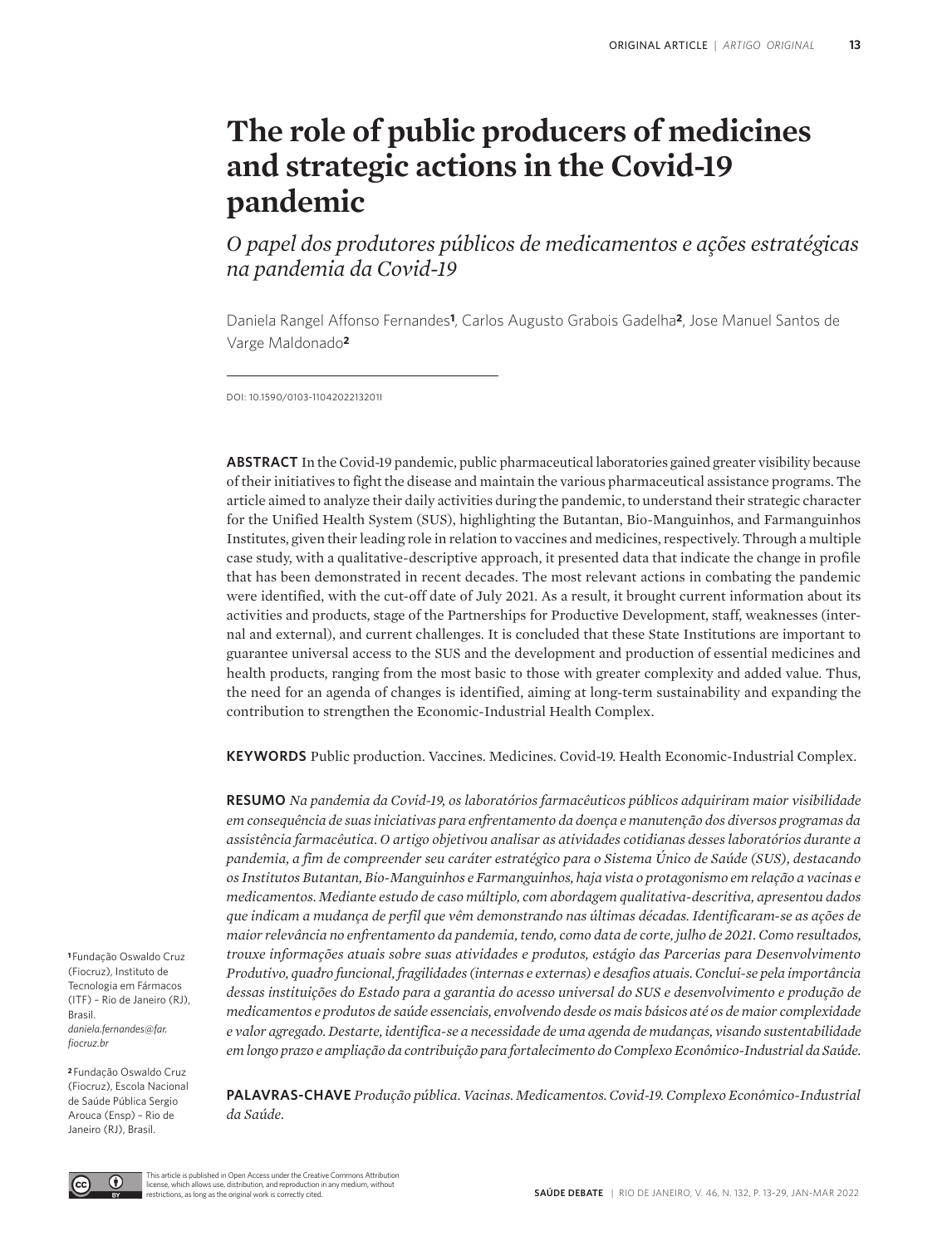# **Introduction**

Access to medicines and health products is an important indicator of a population life quality **1**. Despite its relevance to global health, the research, development and production are concentrated in the hands of a few leading companies guided on commercial interests, generally originated in developed countries**2**. That fact can lead to exclusion from access to health care of significant portion of humanity, called neglected populations.

In Brazil, since the universal right to health was ensured by means of the 1988 Federal Constitution, access to services and medicines has been expanded, favoring improvements in health conditions and in the country's economy**3** and promoting changes in the population epidemiological profile**4**. Major transformations have occurred since then, such as changes in the conception of the Unified Health System (SUS) principles, in the organization and in the relation of the federal government with states, municipalities and civil society, as well as in the pharmaceutical assistance programs**5**.

The changing society has influenced the implementation of public policies, aimed, among other things, at guaranteeing access to medicines and health products. In that context, the State, albeit the incipient way, has fostered the development of the productive and technological foundations of health and local innovation system. The support has been given through financing, protectionist measures and implementation of industrial and health policies, including: the National Medicine Policy (1998), the Industrial, Technological and Foreign Trade Policy (PITCE) (2003), the Productive Development Policy (2008), the Plan Brasil Maior (2011) and the National Strategy for Science, Technology and Innovation (ENCTI) (2012).

The Health Economic-Industrial Complex (Ceis), whose concept was developed in the

early 2000s to capture the inseparable relation between health and development, has the pharmaceutical industry as the greatest relative weight among its other segments – equipment, medical supplies, services**2**. Its characteristic is the presence of a wide network of public laboratories dedicated to almost exclusively meeting SUS needs as for medicines, serums, vaccines, diagnostic kits and health products.

Known as Official Pharmaceutical Laboratories (LFO), their products and services qualify them as strategic providers of pharmaceutical assistance programs and as important actors in the development of national science and technology. The study aimed to analyze the trajectory, challenges and potential of these laboratories, as well as to identify their actions to face the Covid-19 pandemic, in particular those of Butantan Institute, the Institute of Technology in Immuno-biologicals (Bio-Manguinhos) and the Pharmaceutical Technology Institute (Farmanguinhos), contributing to the thinking on the role of these Public Institutions in guaranteeing universal access to the SUS and Ceis strengthening.

# **Material e methods**

The article is divided into two sections, a general and a more specific one. The first refers to the network of public laboratories, bringing information about its history, profile, current reality of the Partnerships for Productive Development (PDP), its challenges and weaknesses. The second part concerns the actions carried out by Butantan, Bio-Manguinhos and Farmanguinhos Institutes regarding to prevention, detection and protection of national health as to vaccines and medicines against Covid-19. We opted for a multiple case study of the three official laboratories, which was carried out through qualitative research that combined the bibliographical and the documentary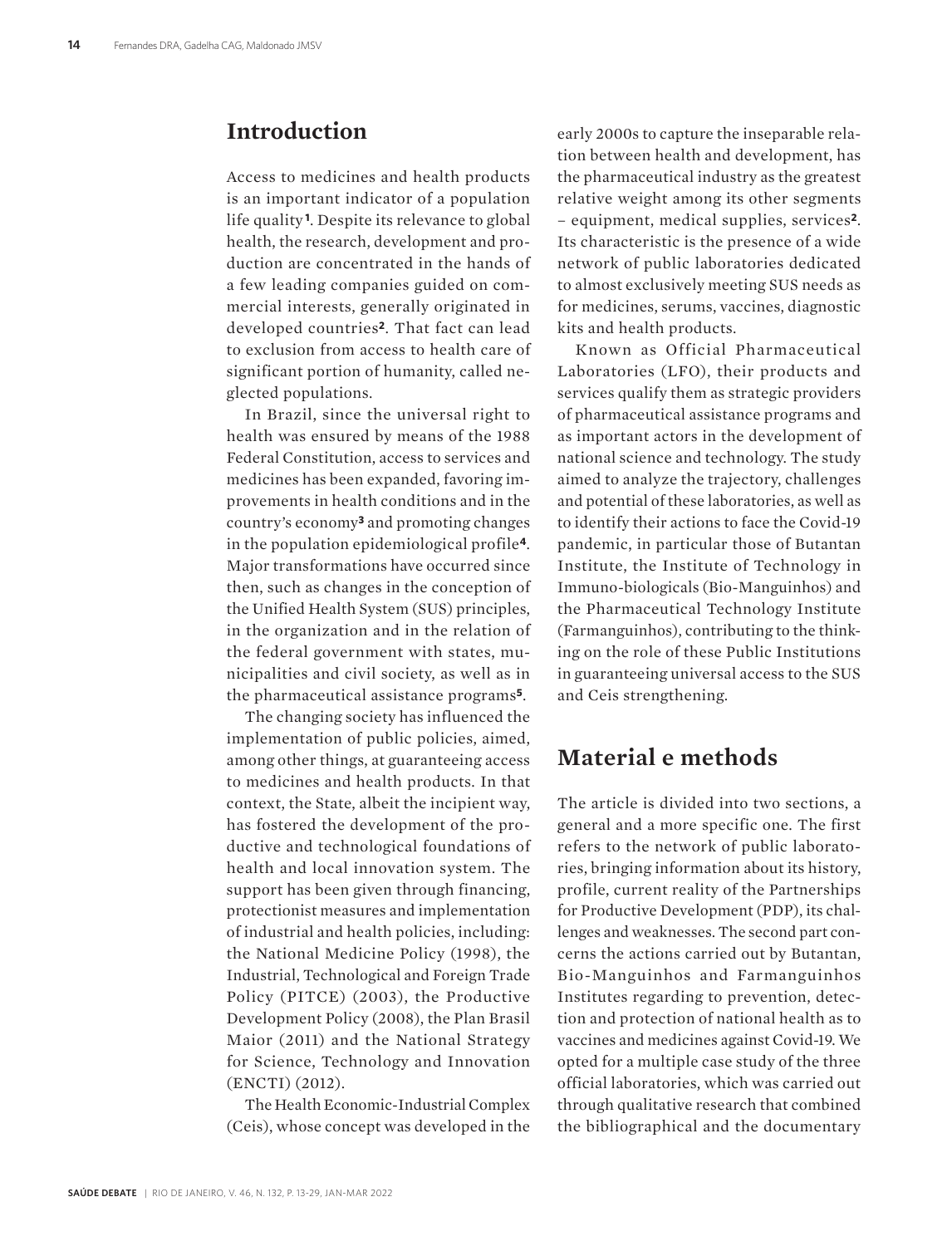review by means of a descriptive approach. The choice of the three prominent institutes is due to the leadership they exercise in their areas of expertise, namely immunebiologicals, vaccines and medicines, and the relevance of their actions in fighting the pandemic.

The bibliographic search was carried out in the Virtual Health Library (VHL) and Scientific Electronic Library Online (SciELO) databases, using keywords such as 'official laboratory' and 'Ceis' and 'development' or 'access', choosing publications from 2000 to date. A total of 145 publications were found, of which 21 were selected for their content relation to the researched institutes. Based on the content of selected publications and with the aim of deepening the investigation and obtaining timely and recent information, a document and secondary data research was carried out, having July 2021 as cutoff date.

The first was based on official reports and documents from the researched institutes; and the second was retrieved from the Ministry of Health (MS) electronic website, from Oswaldo Cruz Foundation (Fiocruz), the Association of Official Pharmaceutical Laboratories of Brazil (Alfob), the Brazilian Association of Fine Chemical, Biotechnology and Specialties Industries (Abifina) and from websites of the 20 official laboratories currently under operation. For the construction of *graph 1*, the Brazilian Health Regulatory Agency (Anvisa) database was consulted to confirm the valid number of medicines licensed. *Table 2* concerning PDP adopted the most recent spreadsheets made available by the Ministry of Health' Secretariat of Science, Technology and Strategic Inputs (SCTIE), updated until September 2020.

# **Results e discussion**

### **The Official Pharmaceutical Laboratories**

#### **A BRIEF RETROSPECTIVE**

Over time, they began to integrate the pharmaceutical assistance policy, gradually moving from just considering the demand for primary care to including medicines of different natures, such as, for example, antiretrovirals. The list of these medicines also extended to drugs with greater added value and high technological content, giving rise to the strategic component of pharmaceutical care**7**.

The Butantan Institute (1899, São Paulo) and Fiocruz (1900, Rio de Janeiro) were created in the course of the bubonic plague epidemic aiming at the national production of serum and vaccine against the disease, given the difficulty of acquisition from the Pasteur Institute, France, where the serum was produced**8,9**. At the beginning of the 20th century, were created the Marine Pharmaceutical Laboratory (LFM, 1906); the Ezequiel Dias Foundation (Funed, 1907); and the Instituto Vital Brazil SA (IVB, 1918). The LFO network expansion throughout the country coincided with the adoption of development-oriented policies due to the need to strengthen the national chemicalpharmaceutical industry. Within the period 1964-1974, eight LFO were created**10**.

Until the beginning of the 20th century, LFO activities were characterized by the production of topical medicines, vaccines and anti-venomous serums**6**. During the 1970s, the creation of the Medicine Center (Ceme)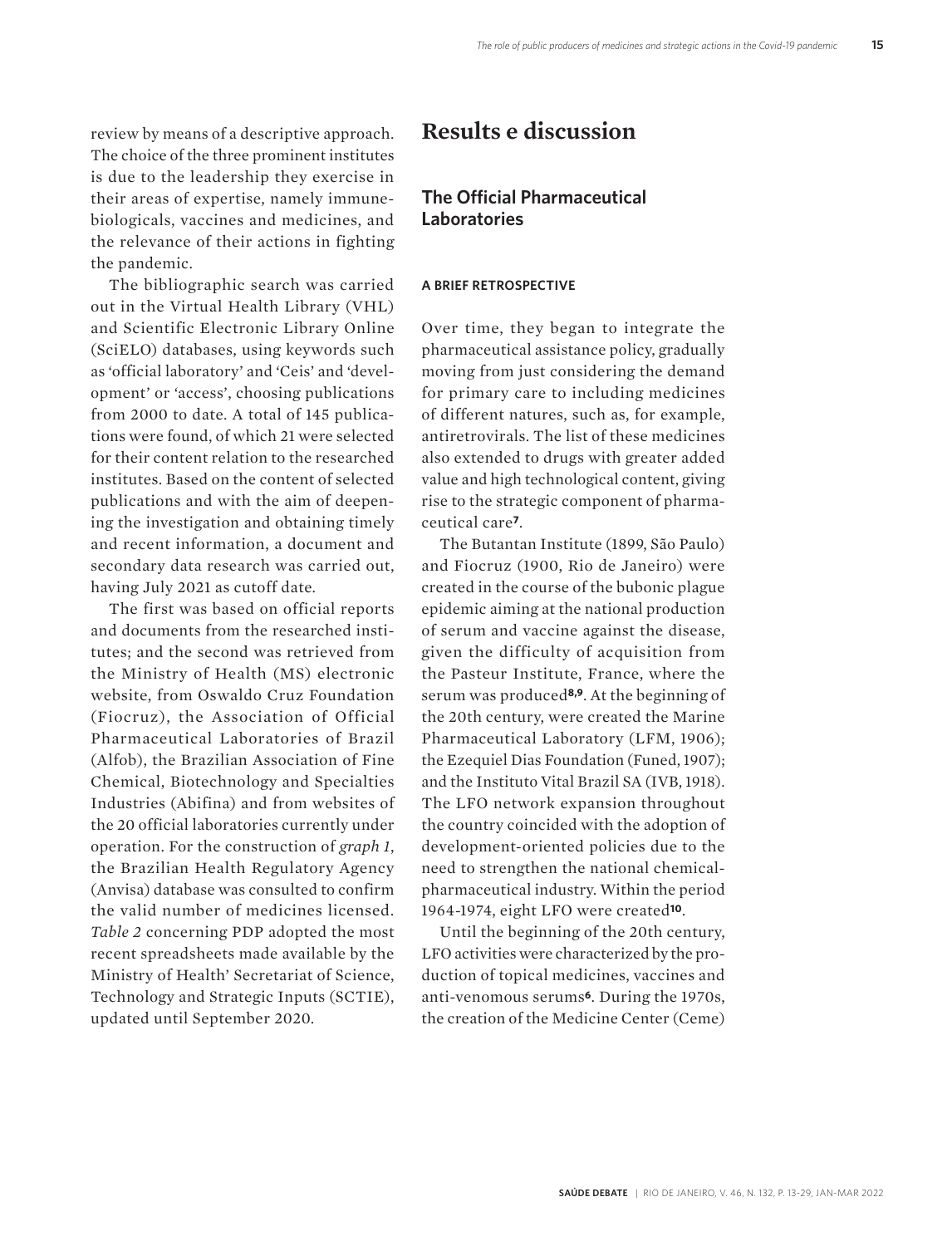led those laboratories to fulfill a large part of the demand for medicines coming from the country's public health system. In 1976, were created: the Farmanguinhos laboratory, later raised to the status of an institute, carrying out the mission of developing production technologies, adapting transferred technologies and developing chemotherapeutic and prophylactic products so to meet the needs of health programs and the requirements of the National Security**8**; and the Bio-Manguinhos, an institute dedicated to the promotion, development and production of immuno-biologicals addressed to public health**9**. Both institutes pertain to Fiocruz.

The approval of the Organic Health Law (Law No. 8080/90) creating SUS caused the need to expand the local supply following the embedded paradigm of integrality. In 1998, the National Medicine Policy (PNM) – Ordinance No. 3916 – induced laboratories to supply new types of medicines**5**.

The pharmaceutical care decentralization policy was more closed observed (Ordinance No. 2084/05) in 2005, ceasing the Ministry of Health to acquire, in a centralized way, many drugs used in primary care services, drugs for mass distribution policies. That allowed for municipalities and states to buy directly from any pharmaceutical company, generating a significant reduction in demand, which caused market loss and low utilization of installed capacity and technological expertise**11**.

Therefore, the mission of official producers was expanded. Covering market breaches, they began to increasingly absorb medicines and products of interest to strategic public health programs, even of reduced demand**11**, such as Sexually Transmitted Diseases (STD)/Aids and the National Immunization Program (PNI). Those medicines, due to monopolistic and oligopolistic practices of the pharmaceutical market, generally carry a high cost, restricting their acquisition by to SUS**7,12**.

#### **PROFILE AND MISSION**

There are currently 20 LFOs forming the Brazilian Network of Public Production of Medicines (RBPPM), created in 2005 (Ordinance GM/MS No. 2.438) with the objective of integrating and improving the performance of a conjoint of public laboratories. The LFOs main mission is to produce drugs listed in the National List of Essential Medicines (NLEM-Rename) to meet SUS demand. Some stand out for their installed capacity, such as Farmanguinhos, Bio-Manguinhos and Butantan, being the latter two specialized in vaccines and immuno-biologicals.

Their sales are destined almost exclusively to the MS and to state and municipal health secretariats, with exception to Bio-Manguinhos, a Fiocruz division, which participates in international bids called by the Pan American Health Organization (Paho)**4**. They carry different characteristics, relations and sizes, being mostly concentrated in the Southeast Region (53%). Most are connected to state governments, four pertain to universities, and five, to federal institutions.

Not all manufacture their own production. Most work on two fronts: supply of drugs produced internally, being the holder of the registration or manufacturing location; or production by third parties, as is the case of PDPs during the technology transfer period**7**. According to data extracted from the Anvisa**<sup>13</sup>** website, there were 290 medicines with valid licensing (*graph 1*), among which stands out the Foundation for Popular Medicine (Furp), responsible for 33% of the total, followed by Farmanguinhos and Funed. Of the 20 public laboratories, 14 (70%) produce drugs approved by Anvisa. Of these drugs, 86% are chemically synthesized and only 8% are products of biological origin. A valid license does not mean that the drug is actually being produced, but indicates that the LFO is authorized to produce if the drug is demanded**14**.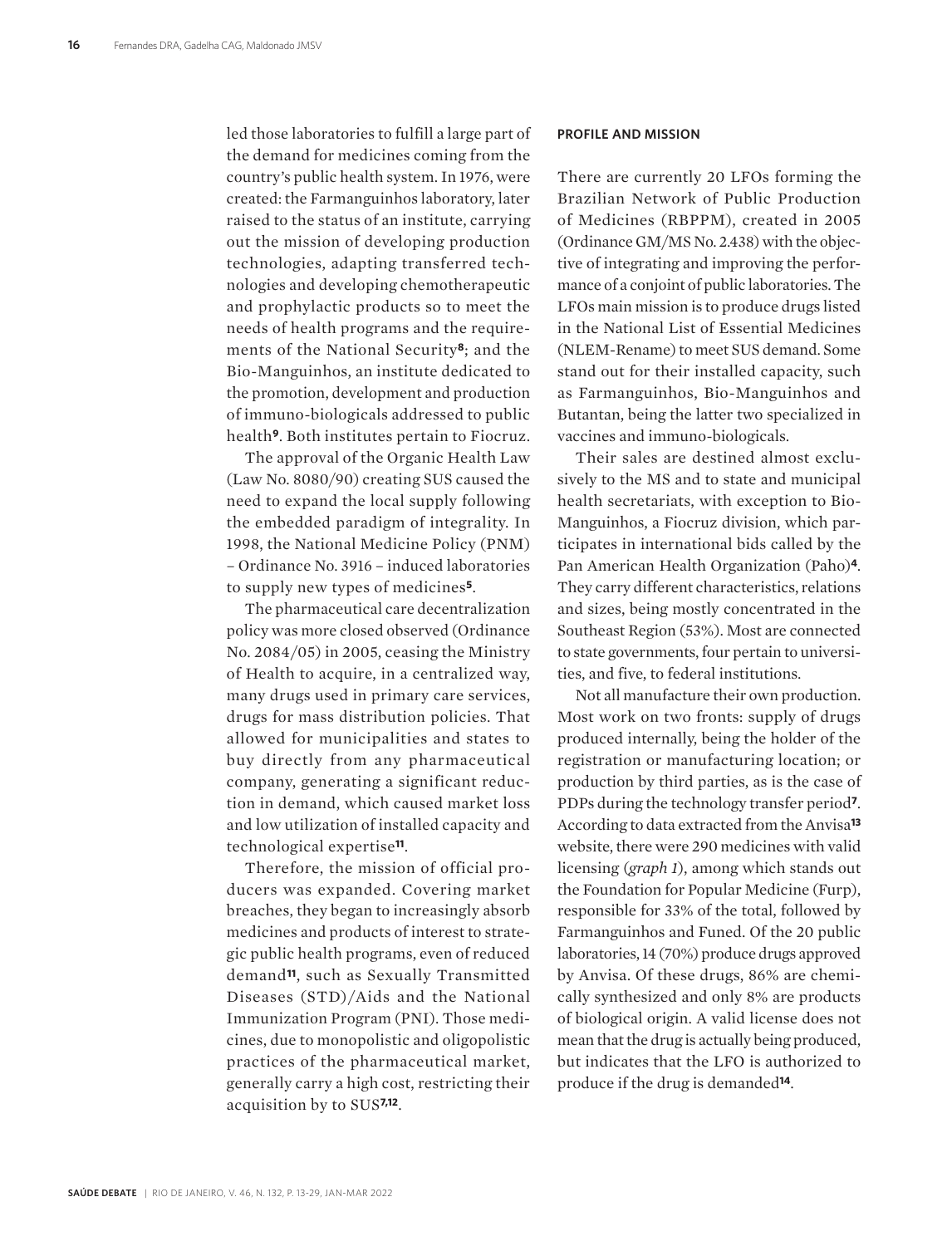

Graph 1. Medicines under valid licensing by LFO



It should be noted that LFOs do not work for, and it would not be rational to work for, the entire Rename. The list, created in 1975, is revised every two years, and the last update released by the SUS in the 2020 edition counts 916 items**15**. Therefore, it is the government responsibility, through public policies, to prioritize the medicines to be produced by public producers**16**, avoiding competition with national and multinational private companies and creating conditions for the production of medicines of higher added value, which are strategic for SUS.

In addition to the producing activity, LFOs are intended to subside the formulation of public policies and to participate in the generation and dissemination of knowledge in health,

having as activities research and technological development.

#### **PRODUCTS**

LFOs offer to SUS a broad portfolio of products aimed at the needs of the population, including vaccines, serums, synthetic and biological medicines and health products (*table 1*), covering around 30% of the medicines**17**, 70% of the vaccines and 100% of the serums offered by SUS**18**. Their products include several therapeutic classes, such as: antibiotics, anxiolytics, antiparasitic, antiulcer agents, anticonvulsants, anthelmintics, antimalarials and antivirals. Some also produce herbal medicines and cosmetics**4**.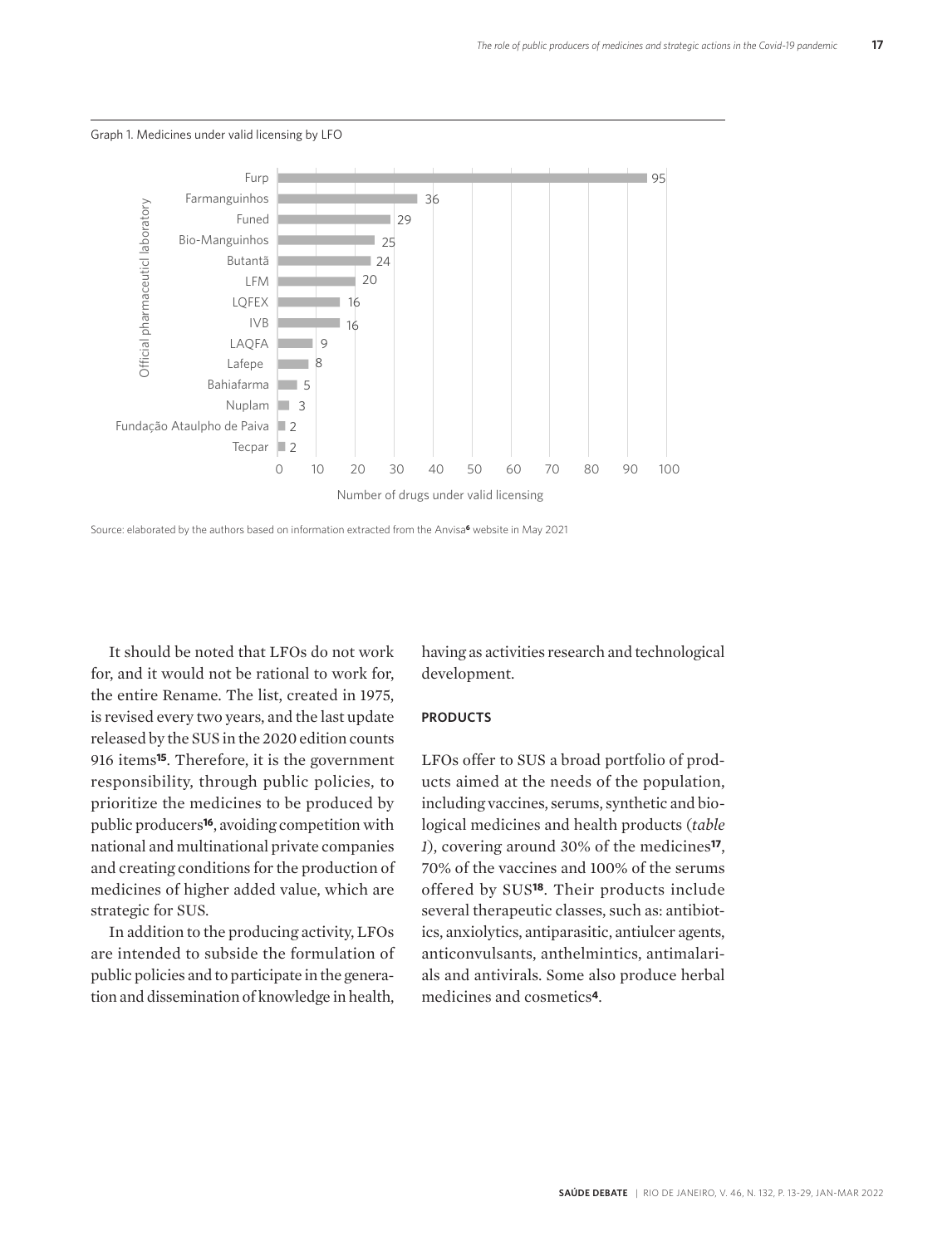| Region    | <b>State</b> | <b>Institute</b>                                                                                                                          | <b>Types of products</b>                                                     |
|-----------|--------------|-------------------------------------------------------------------------------------------------------------------------------------------|------------------------------------------------------------------------------|
| Southeast | MG           | Fundação Ezequiel Dias (Funed)                                                                                                            | Medicines, serums and vaccine                                                |
|           | <b>RJ</b>    | Instituto Vital Brazil (IVB)                                                                                                              | Serums and medicines                                                         |
|           | <b>RJ</b>    | Instituto de Tecnologia em Imunobiológi-<br>cos (Bio-Manguinhos)                                                                          | Bacterial and viral vaccines, diagnostic kits<br>and biopharmaceutical drugs |
|           | <b>RJ</b>    | Instituto de Tecnologia em Fármacos<br>(Farmanguinhos)                                                                                    | Medicines                                                                    |
|           | R.           | Laboratório Químico Farmacêutico da<br>Aeronáutica (LAQFA)                                                                                | Medicines                                                                    |
|           | R.           | Laboratório Farmacêutico da Marinha<br>(LFM)                                                                                              | Medicines                                                                    |
|           | <b>RJ</b>    | Laboratório Químico Farmacêutico do<br>Exército (LOFEX)                                                                                   | Medicines                                                                    |
|           | RJ.          | Fundação Ataulpho de Paiva (FAP)                                                                                                          | Vaccine and immunobiologicals                                                |
|           | SP           | Fundação para o Remédio Popular (Furp)                                                                                                    | Medicines                                                                    |
|           | SP           | Instituto Butantan                                                                                                                        | Serums and vaccines                                                          |
| Northeast | BA           | Fundação Baiana de Pesquisa Científica<br>e Desenvolvimento Tecnológico, Forneci-<br>mento e Distribuição de Medicamentos<br>(Bahiafarma) | Immunobiologicals and diagnostic kit                                         |
|           | PB           | Laboratório Industrial Farmacêutico do<br>Estado da Paraíba (Lifesa)                                                                      | Medicines                                                                    |
|           | PB           | Instituto de Pesquisa em Fármacos e<br>Medicamentos (Ipefarm)                                                                             | Medicines and pharmaceutical input                                           |
|           | PB           | Laboratório de Avaliação e Desenvolvi-<br>mento de Biomateriais do Nordeste<br>(Certbio)                                                  | Biomaterials development and evaluation                                      |
|           | PE           | Laboratório Farmacêutico do Estado de<br>Pernambuco S.A (Lafepe)                                                                          | Medicines                                                                    |
|           | <b>RN</b>    | Núcleo de Pesquisa em alimentos e Medi-<br>camentos (Nuplam)                                                                              | Medicines                                                                    |
| South     | PR           | Centro de Produção e Pesquisa de Imuno-<br>biológicos (CPPI)                                                                              | Serums, supplies and antigens                                                |
|           | <b>PR</b>    | Instituto de Tecnologia do Paraná (Tecpar)                                                                                                | Vaccine, supplies and medicines                                              |
| Midwest   | DF           | Empresa Brasileira de Hemoderivados e<br>Biotecnologia (Hemobrás)                                                                         | Blood products                                                               |
|           | GO           | Indústria Ouímica do Estado do Goiás<br>(Iquego)                                                                                          | Medicine and glucometer                                                      |

#### Table 1. List of LFOs per region and product types

Source: elaborated by the authors from Alfob**13** and laboratories websites.

Among their products, there are medicines and supplies aimed at the treatment of neglected diseases, which currently mainly affect developing countries. Those diseases are less considered for Research and Development (R&D) by Big Pharmas, as they are related to poverty and do not generate financial returns**10**. At this point, it is worth to emphasize the strategic role of the mentioned institutes is to be emphasized, because, even minorly, they act directly or in partnerships, usually with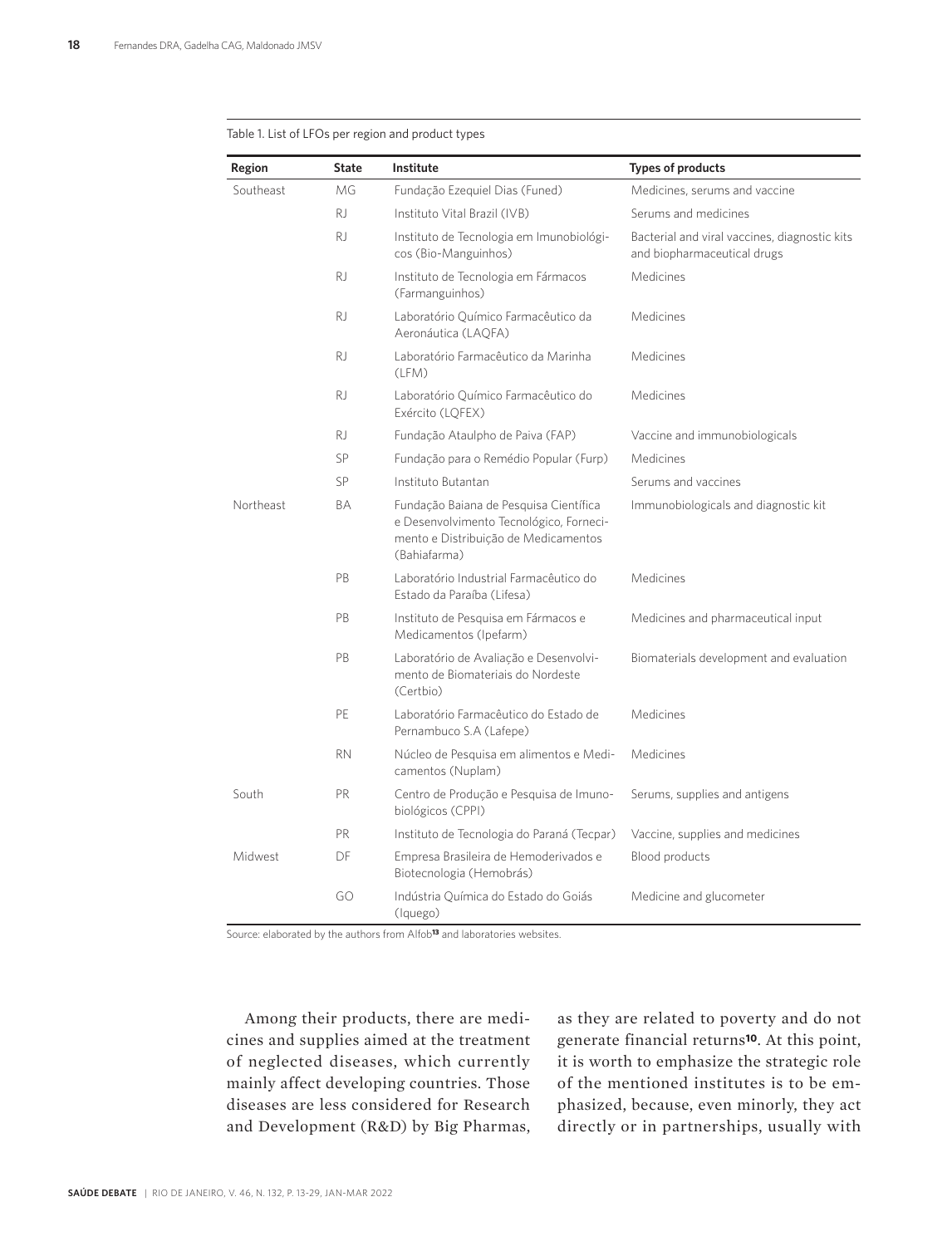non-governmental or non-profit institutions, such as the Drugs for Neglected Diseases (DNDi) initiative, in the carrying on of research for the production of medicines and drugs, new or improved ones, for the treatment of those diseases. With emphasis for tuberculosis, those diseases are responsible for 11.4% of the global load, although only 1.3% of the 1,556 new drugs licensed between 1975 and 2004 were addressed specifically for them, causing together 500,000 to one million deaths annually**19**.

On the other hand, some LFOs, including Butantan, Bio-Manguinhos and Farmanguinhos, have been involved in the development and/or production of more complex products, such as biological medicines, appearing as Ceis instruments of economic and technological development. Industrial policy incentives have helped LFOs contribute to reduce the price of these drugs and their impact on the public budget. That new approach has already brought positive results for some LFOs, such as increased revenue and greater participation in the distribution of specialized and strategic medicines to SUS**7,20,21**.

#### **R&D AND EDUCATION**

LFOs carry out a large part of their R&D activities in a shared operation, adopting strategic alliances with other pharmaceutical laboratories, universities and national and international research centers, and making their facilities, equipment, materials and human resources available. That effort to innovate can be seen in numbers. A survey carried out by Alfob in 2019**6** involving its 18 associated Institutes found that LFOs invest, on average, 6% of their revenue in R&D, a minor percentage compared to the world pharmaceutical industry average of approximately 17% of total sales, but higher than the 4.8% average of the Brazilian pharmaceutical industry**22**. There were ten preclinical research projects under progress,

three clinical research projects, and 44 patent applications in the Brazilian National Institute of Industrial Property (INPI)**6**.

As for the teaching area, the study noted the role of some LFOs – e Funed, Nuplam, Farmanguinhos, Bio-Manguinhos, Butantan – in the training of professionals for the transfer of knowledge. Among those, Farmanguinhos stands out, which has a vice-directory of Education, Research and Innovation aimed at filling breaches of the National Health Innovation System (SNIS), especially with regard to the development of drugs and medicines, offering updating courses, and specialization, master and doctorate degrees**23**.

Despite the initiatives, because their origins are not related to R&D but with pharmaceutical assistance and coverage of breaches of the national production of vaccines and essential medicines, it appears that LFOs still have minor participation in the SNIS when compared to universities and research institutions**24**. It is necessary that those institutions progress in activities that involve innovation, making use, if necessary, of incremental trajectories of institutional innovation**20**.

#### **HUMAN RESOURCES**

Regarding human resources, the comparison between two studies carried out in 2004**<sup>24</sup>** and 2019**6** showed that LFOs have invested in hiring personnel and improving the training of employees. During that period, the number of employees increased by 40%, from approximately five thousand to 8,352 people, while the percentage of master and doctor degrees rose from 3.6% to 12.72%, evincing greater attention on science.

#### **ACTIVE PHARMACEUTICAL INPUTS**

As for Active Pharmaceutical Ingredients (API), a survey carried out by Abifina and Abiquifi on APIs manufactured in Brazil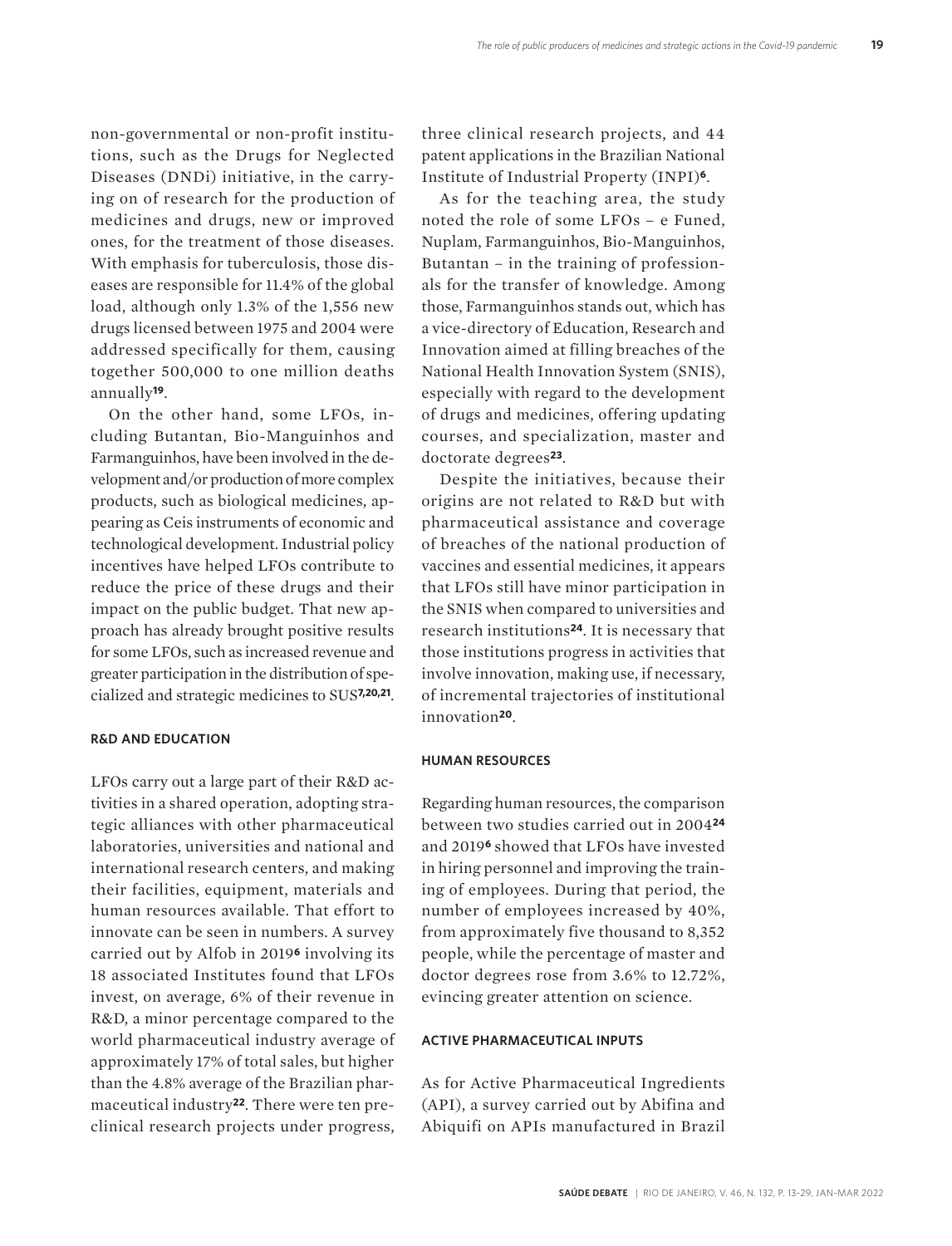by their members, it was possible to ascertain that of the 124 APIs identified, 15 (12%) are listed in the PDP**25**. The numbers, although small, show the participation of LFOs in the State's effort to reduce dependence on inputs and to strengthen national pharmaco-chemistry.

#### **PRICE ADJUSTMENT**

The role of those laboratories in regulating prices in the national market is also to be noted. Raw materials overpricing and abuses in drug prices have evinced the State regulatory role as for the pharmaceutical industry**10**, and the LFOs are instruments of this policy. An example of this statement was the experience that took place in 2005: when the MS announced that they had technological competence to produce the antiretroviral drugs Efavirenz, Nelfinavir and Lopinavir, private laboratories reduced the prices of these drugs by approximately 50%**4**.

They also aim to save money in the acquisition of medicines and strategic products by SUS, especially those of high cost, previously purchased from private companies, many of them foreign ones. Doing so, they help the reduction of the deficit in the health trade, which raised from US\$3 billion to US\$ 12 billion in the last 20 years, a period of full construction of SUS**25**, revealing the country's strong external dependence on health products and Ceis' great technological vulnerability.

#### **STATUS AND PDP IMPACT**

The PDPs, MS-funded agreements to transfer technology from a private company to a national LFO, have largely added to the change in the profile of official laboratories. Those

partnerships represent, among other factors, the country's effort to develop the public drug industry and reduce dependence on foreign inputs, since the PDP model involves, in addition to manufacturing the product by an LFO, the API production by a national pharmacochemistry, aiming at the Brazilian self-sufficiency in strategic inputs**20**.

Despite all the political and management challenges faced to conclude those partnerships, it appears that, in general, they have provided for the modernization or creation of technological platforms and for the improvement in the professionals training at those institutes, making them able to add more and more to the national R&D, following SUS needs**6,7,21**. They also favored the incorporation of biological medicines for some LFOs, as was the case of Bio-Manguinhos, which, by means of the PDP, is no longer a laboratory specialized solely in vaccines, but, rather, a producer of biological medicines employing mature technologies**27**.

According to MS data issued September 2020**28**, there are 91 PDP in force. Most of the drugs listed (42) are already licensed at Anvisa and distributed to SUS (phases III and IV). Below, it follows detailed information on the participating institutions, numbers, types of products, technological platform and percentage of PDP by phase (*table 2*), as well as the total number of partnerships, broken down by LFO and execution phase (*table 3*). It appears that LFOs carrying the largest number of PDP contracts – Bio-Manguinhos, Farmanguinhos, Butantan and Lafepe – hold together 50% of the total of contracts, indicating that, although the number of participating LFOs is large, most of the contracts is concentrated in a small number of laboratories.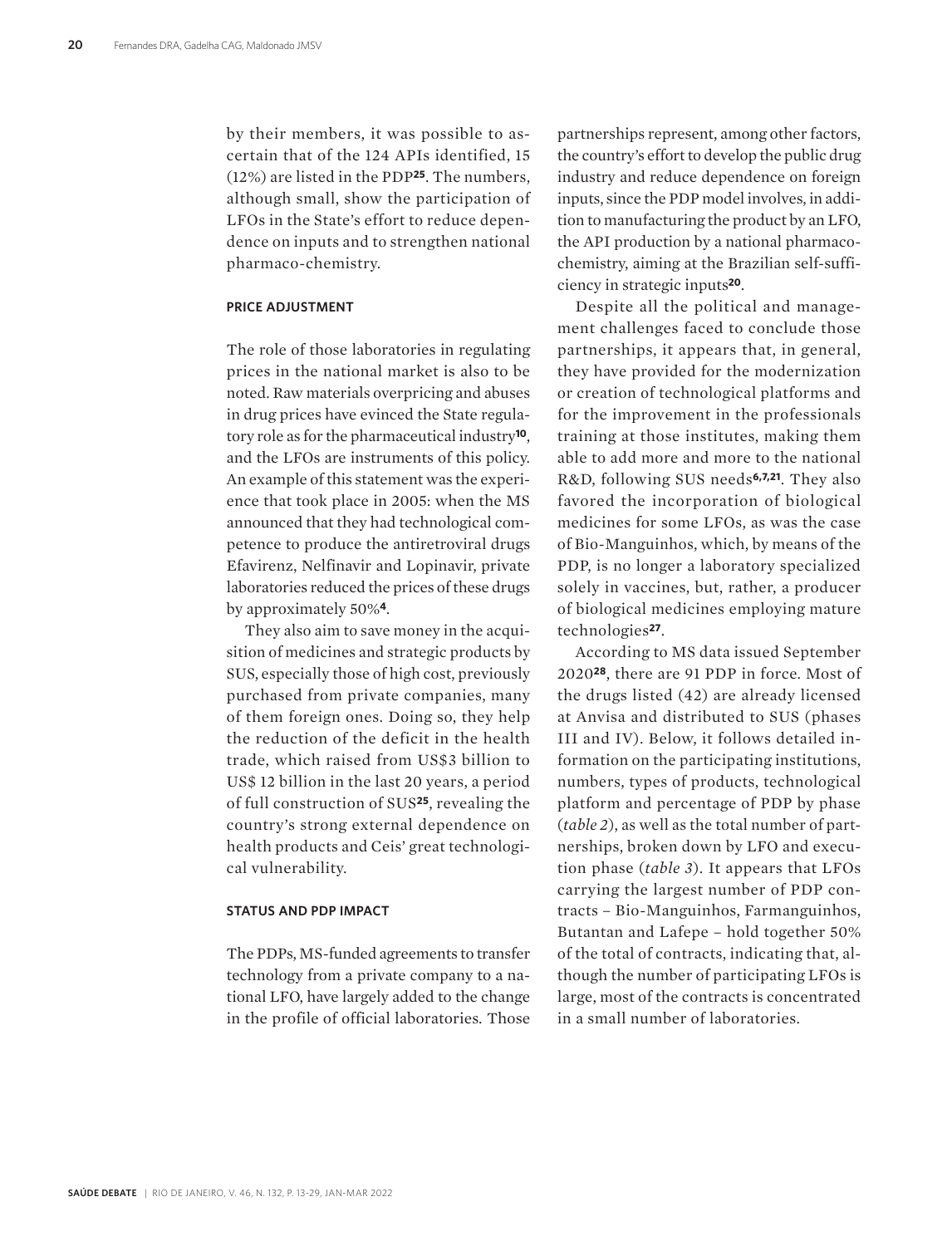| Table 2. Summary of current PDPs, as per Sep 2020 |                                                                                               |  |  |
|---------------------------------------------------|-----------------------------------------------------------------------------------------------|--|--|
| Participating Institutions                        | 18 Public institutions (14 LFO, 2 Universities, 2 Research Institutes)<br>32 private partners |  |  |
| Quantity                                          | 91 in force, being 85 drugs-vaccines-blood derivatives and 6 health products                  |  |  |
| Types de Products                                 | 53 medicines, 4 vaccines, 6 health products and 1 blood product                               |  |  |
| Technological platform                            | 58% synthetic products and 30% biological products                                            |  |  |
| Percentage per phase                              | Phase   9% / Phase    45%<br>Phase III 32% / Phase IV 14%                                     |  |  |

#### Table 2. Summary of current PDPs, as per Sep 2020

Source: elaborated by the authors based on tables retrieved from the MS website, as for September 2020**27**.

### Table 3. PDP in force by LFO, Phase and Product Type, as per September 2020

|                                                      |                | Number of PDP per Phase  |                   |                  |
|------------------------------------------------------|----------------|--------------------------|-------------------|------------------|
| Total of PDP in force per IP Public Institution (IP) |                | (I, II, III or IV)       |                   | Type of product  |
| 13                                                   | Farmanguinhos  | $\overline{4}$           | $\mathbb{H}$      | Synthetic        |
|                                                      |                | $\epsilon$               |                   | Synthetic        |
|                                                      |                | 3                        | $\overline{V}$    | Synthetic        |
| 13                                                   | Bio-Manguinhos | $\mathbf{1}$             | $\mathbb{L}$      | Biotechnological |
|                                                      |                | 6                        | $\mathbf{  }$     |                  |
|                                                      |                | $\sqrt{4}$               | $\  \cdot \ $     | Biotechnological |
|                                                      |                | 1                        |                   | Vaccine          |
|                                                      |                | $\mathbf{1}$             | $ {\bf \bigvee}$  | Biotechnological |
| 10 <sup>°</sup>                                      | Butantan       | $\overline{\phantom{a}}$ | $\mathbf{H}$      | Biotechnological |
|                                                      |                | 3                        | $\mathbb{H}$      | Vaccine          |
| $10\,$                                               | Lafepe         | 1                        | $\mathbb{L}$      | Synthetic        |
|                                                      |                | $\sqrt{4}$               | $\mathbf{H}$      | Synthetic        |
|                                                      |                | $\mathbf{1}$             | $\mathbb{H}$      | Synthetic        |
|                                                      |                | $\sqrt{4}$               | $\mathsf{IV}$     | Synthetic        |
| 6                                                    | LFM            | $\overline{c}$           | $\ $              | Synthetic        |
|                                                      |                | 3                        | $\vert\vert\vert$ | Synthetic        |
|                                                      |                | $\mathbf{1}$             | $\mathsf{IV}$     | Synthetic        |
| 6                                                    | <b>IVB</b>     | 4                        | $\vert\vert$      | Synthetic        |
|                                                      |                | $\mathbf{2}$             | $\mathsf{IV}$     | Synthetic        |
| 6                                                    | Tecpar         | 5                        | $\vert\vert$      | Biotechnological |
|                                                      |                | 1                        | $\vert\vert\vert$ | Biotechnological |
| 5                                                    | Bahiafarma     | $\mathbf{1}$             | $\mathbb{L}$      | Health product   |
|                                                      |                | $\mathbf{1}$             |                   | Synthetic        |
|                                                      |                | 1                        | $\vert\vert\vert$ | Synthetic        |
|                                                      |                | 1                        |                   | Biotechnological |
|                                                      |                | $\mathbf{1}$             | $\mathsf{IV}$     | Synthetic        |
| 4                                                    | Furp           | $\mathbf{2}$             | $\vert\vert$      | Synthetic        |
|                                                      |                | 1                        | Ш                 | Synthetic        |
|                                                      |                | 1                        | Ш                 | Health product   |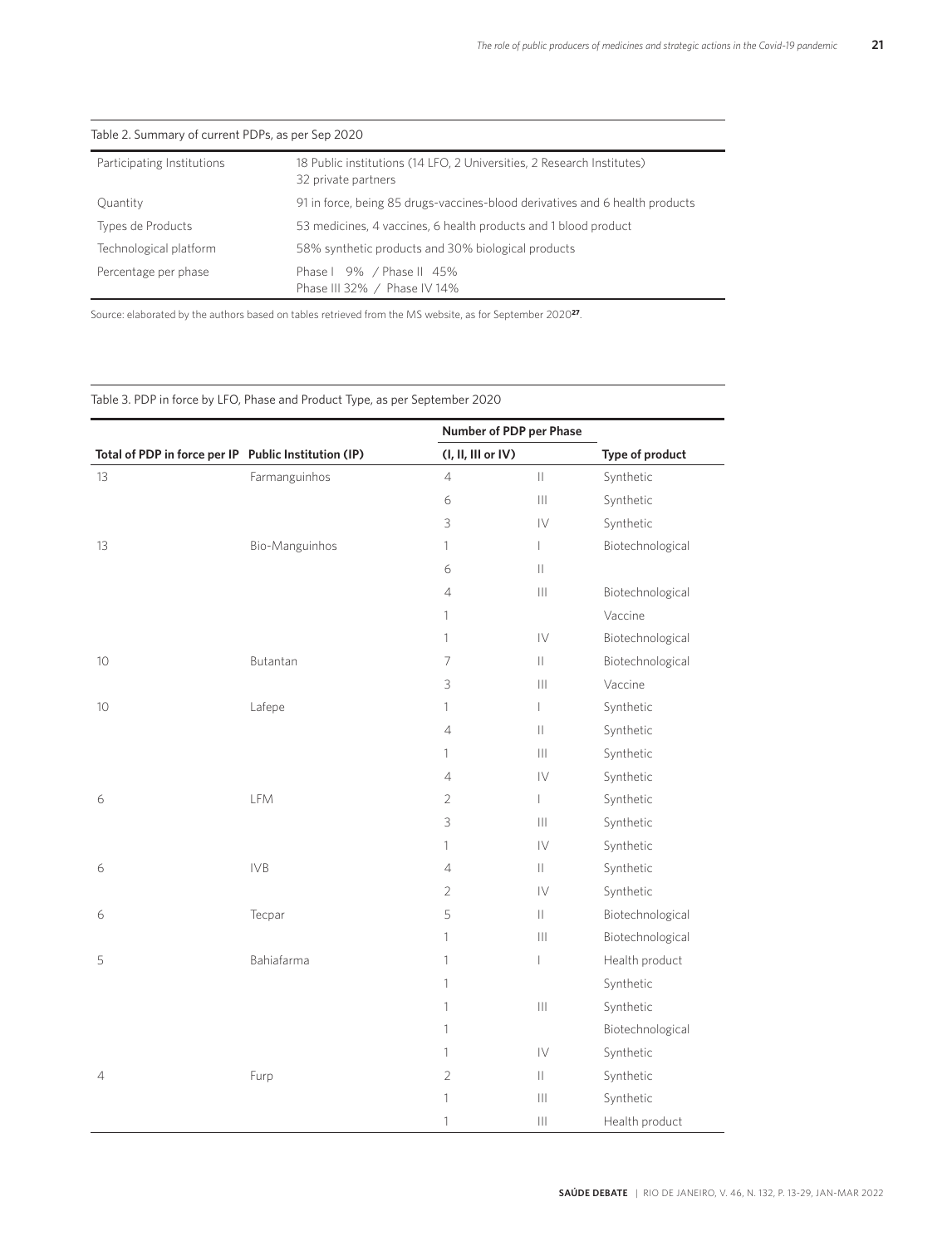|                                                      |                  |                        | Number of PDP per Phase |                  |
|------------------------------------------------------|------------------|------------------------|-------------------------|------------------|
| Total of PDP in force per IP Public Institution (IP) |                  | $(I, II, III$ or $IV)$ |                         | Type of product  |
| $\overline{4}$                                       | Nuplam           | 3                      | $\mathbf{  }$           | Synthetic        |
|                                                      |                  |                        | $\mathbb{H}$            | Synthetic        |
| 3                                                    | Funed            | 1                      | $\mathbb{H}$            | Biotechnological |
|                                                      |                  |                        |                         | Synthetic        |
|                                                      |                  |                        | IV                      | Synthetic        |
| 3                                                    | LAQFA            |                        |                         | Synthetic        |
|                                                      |                  | $\overline{2}$         | $\mathbb{I}$            | Synthetic        |
| $\mathfrak{D}$                                       | LQFEX            |                        |                         | Synthetic        |
|                                                      |                  |                        | $\mathbb{H}$            | Synthetic        |
| $\mathfrak{D}$                                       | <b>UEPB</b>      | $\overline{2}$         |                         | Health product   |
|                                                      | Hemobrás         |                        | $\mathbb{H}$            | Hemoderivado     |
|                                                      | ICC-Fiocruz/IBMP |                        | $\mathbb{H}$            | Health product   |
|                                                      | Nuplam LAQFA     | 1                      | $\ $                    | Synthetic        |
|                                                      | <b>UFPE</b>      | 1                      | $\parallel$             | Health product   |
| 91                                                   | <b>Total</b>     | 91                     |                         |                  |

Table 3. (cont.)

Source: elaborated by the authors based on spreadsheets retrieved from SCTIE/MS, available in the MS website, as per 09/21/2020**25**.

Despite the advances, threats are being faced for the continuity of PDPs. As factors external to the LFO, the following can be identified: the lack of stability in the State policies involving the agreements; the exchange rate instability present in recent years, which directly impacts on the prices; and, more recently, in 2019, the MS abeyance of partnerships with seven LFO**29**, affecting the production of 19 medicines distributed by SUS.

#### **WEAKNESSES AND CHALLENGES**

Despite the strategic role LFOs play for SUS, they carry weaknesses that often lead to the facility underproduction and slow response to demands. Studies indicate concerns such as the lack of qualified personnel for more complex activities like technology transfer, demanding greater work on personnel qualification towards innovation strategies.

Other challenges are organizational rigidity, insufficient planning, political interference, obstacles imposed by the bureaucracy of the public procurement legislation (Laws No. 8.666/93 and 10.520/02), structure limitations, among others**20,21**.

Also, difficulties such as investment cutback and budget reducing, caused by the stoppage of the spend increasing imposed by Constitutional Amendment No. 95 and by the current fiscal and financial crisis of the Brazilian State. So, changes in legislation and agreements, changes in government personnel, reduction of public demands, unfair competition with foreign suppliers and by lack of prospects for new public bids increased the vulnerability related to Covid-19 and universal access to healthcare. In addition, changes brought about by the 4th Technological Revolution, i.e., big data, data mining, internet of things etc., engendering accelerated technological and scientific development, bring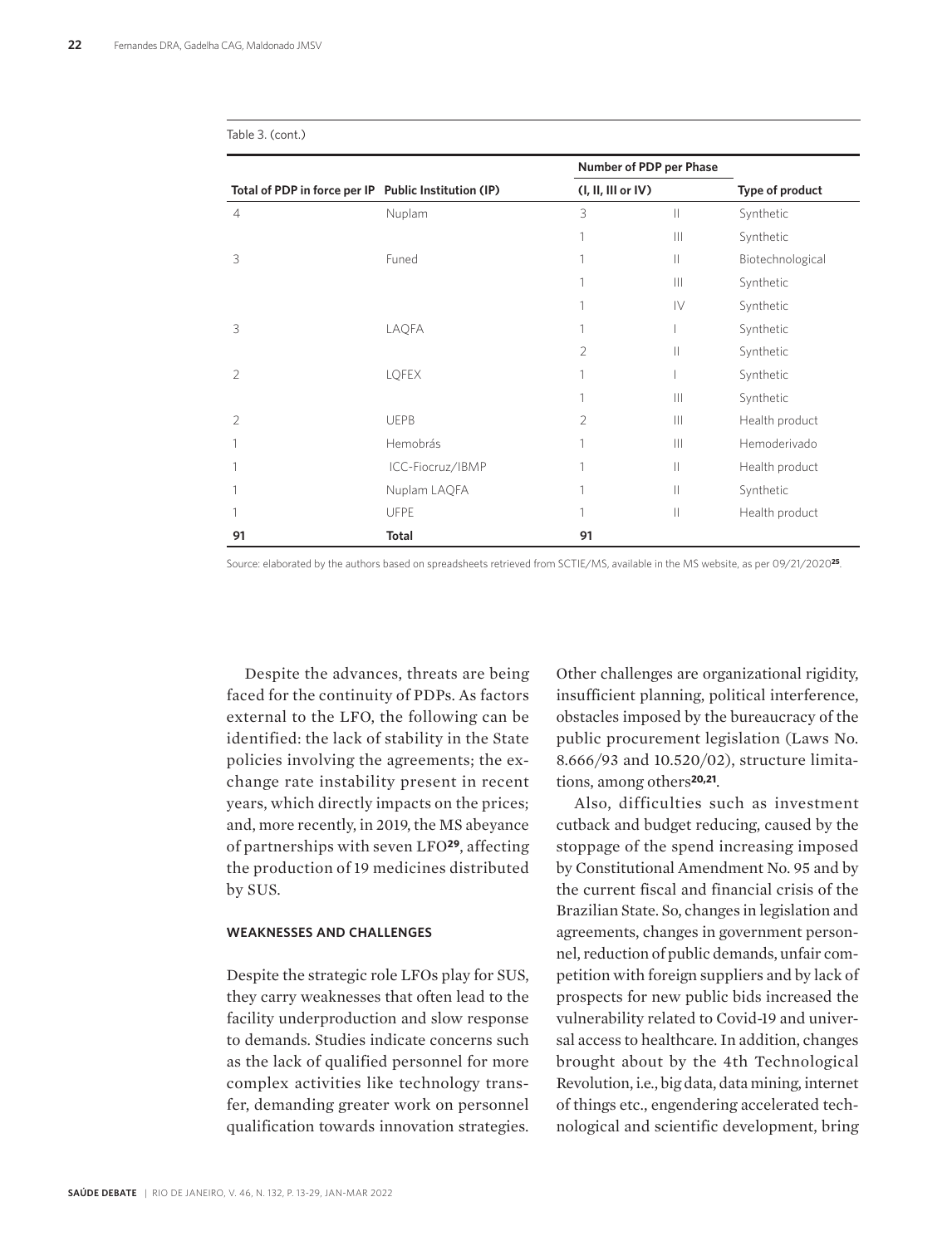additional challenges to the institutes, forcing them to review their skills and their traditional data management systems so to sustain their competitiveness and sustainability**7,19,30,31**.

Ceis' vulnerabilities, as the external dependence on inputs, intermediate products and exchange rate fluctuations, together with the setbacks brought by the pandemic, such as the protectionist barriers imposed by countries that produce inputs and medicines like India and China; the growing prices of imported products used in production and research due to the world demand increasing and the national currency devaluation; and international logistics difficulties as consequence of the rise in freight prices and the reduction in the number of routes, evince the difficult current scenario that impact LFOs responsiveness in dealing with the pandemic**25,31**.

### **Advances in the pandemic – most relevant actions**

During the pandemic, efforts to fight the disease while maintaining daily activities have been carried out by LFOs. As examples of actions developed by some of them, were retrieved from their websites: production and distribution of alcohol gel to health professionals, purchase of protective material to supply health units, carrying out of diagnostic tests, development of virus-resistant mask, production increase of drugs under study for Covid-19 treatment and development of serums.

Butantan, Bio-Manguinhos and Farmanguinhos have stood out in the fight against the pandemic, coordinating studies and clinical trials and creating partnerships in innovative projects and research on vaccines and medicines.

Butantan is the main national producer of immuno-biologicals and a large manufacturer of hyperimmune serums and vaccine antigens**32**; Bio-Manguinhos is responsible for the self-sufficiency of MS essential vaccines,

and a large producer of reagents and biopharmaceuticals**33**; and Farmanguinhos is the SUS' largest public producer of antiretroviral drugs**34**, holding the largest number of licensed PDP by MS**21**. In the midst of the pandemic, the three laboratories intensified their activities and deliveries, formed new international alliances and kept essential MS programs, such as Vaccination and STD/Aids Program, in addition to fulfilling important stages of their PDP**30,34,35**.

#### **BIO-MANGUINHOS AND BUTANTAN**

Bio-Manguinhos and Butantan ensured the production of vaccines to meet the PNI during the 2020 Multi-vaccination Campaign, with emphasis to the campaign against measles. The triple viral vaccine, i.e., measles, mumps and rubella, is produced by Bio-Manguinhos, while the vaccine against the Influenza virus, including H1N1 flu, is produced by Butantan**32,35**.

Regarding the vaccine, great steps have already been taken towards strengthening the national science and technology, and ensuring autonomy against the disease. In July 2021, 18 national vaccines were under development by universities and Institutes of Science and Technology (ICT), five of which coming from LFO – two from Bio-Manguinhos and three from Butantan**35**. *Table 4* summarizes the types of vaccine and their stages. If approved, they will represent a milestone in technological innovation for the country, since, to date, there has never been a fully national vaccine due to various obstacles. Those are the insufficiency of policies regarding innovation; bureaucratic legislation; difficulty in partnering private companies caused, in part, by the process risk, and, mainly, by the fragility of national vaccine producers in terms of technological capacity for innovation, that is, the capacity to carry out disruptive and not just incremental innovations**7,37**.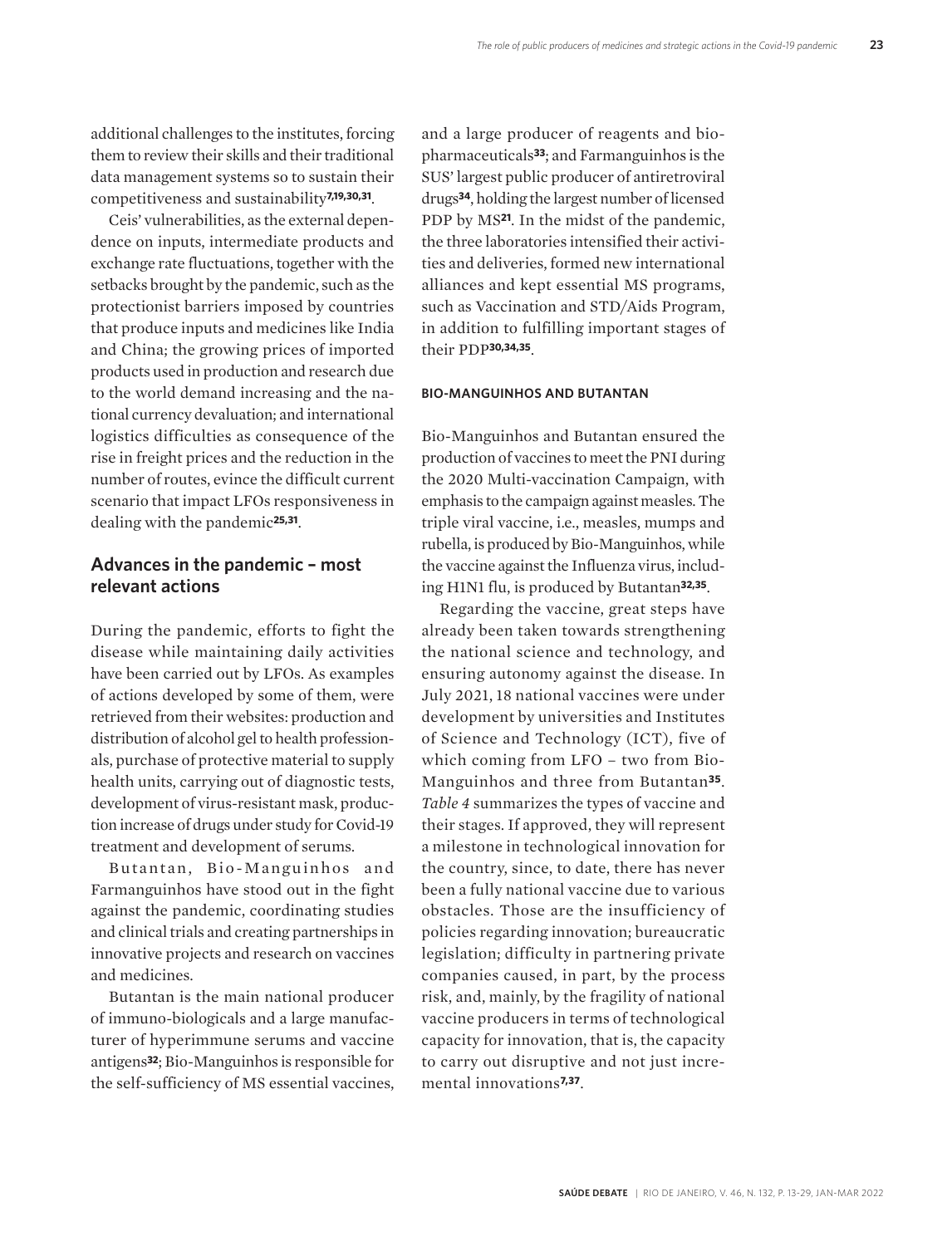| <b>IFP</b> developer                                 | <b>Technological Platform and Type of vaccine</b>      | <b>Developing Phase</b> |
|------------------------------------------------------|--------------------------------------------------------|-------------------------|
| Bio-Manguinhos                                       | Synthetic vaccine                                      | Pre-clinic              |
| Bio-Manguinhos                                       | Vaccine based on protein subunit                       | Pre-clinic              |
| Butantan/Dynavax / PATH    Inactivated Virus Vaccine |                                                        | Phase I/II              |
| <b>Butantan</b>                                      | Outer membrane vesicles on multi-antigen platform      |                         |
| Pre-clinic                                           | Vacina baseada em partículas semelhantes a vírus (VLP) | Pré-clínica             |
|                                                      |                                                        |                         |

Table 4. National vaccines against Sars-CoV-2 under development as per Public Pharmaceutical Institute, Platform and Development phase, July 2021

Source: CGPCLIN/Decit/SCTIE/MS**35**.

In addition to the endogenous development of vaccines, other measures have been adopted by those LFOs to fight the pandemic and protect the health of the population.

Butantan, a property of the state of São Paulo, is developing studies of a serum from horse plasma and a product compounded of neutralizing monoclonal antibodies**38,39**.

 As the most relevant action, Butantan has coordinated the Proviscov clinical study, which is related to the safety and efficacy of the vaccine produced by Chinese pharmaceutical Sinovac Biotech. The study involved twelve research centers and 9,000 volunteers, all of whom were frontline healthcare professionals caring for patients with Covid-19. In September 2020, they signed a contract with Sinovac for the transfer of vaccine technology so to provide 46 million doses of the immunizing agent in a full national production, in case Anvisa approved the clinical study tests. In January 2021, the emergency use of CoronaVac was approved**36,40**.

Since the beginning of the pandemic, Bio-Manguinhos have been working to restrain and prevent the disease. In partnership with the Paraná Institute of Molecular Biology (IBMP) and supported by the Oswaldo Cruz Institute (IOC/Fiocruz), the laboratory developed in record time the Sars-CoV-2 Molecular Kit. The distribution to Central Laboratories of Public Health (Lacen) and to

reference laboratories began in early March. They also obtained the Anvisa licensing to the TR DPP Kit, result of a partnership with Chembio (USA), which, unlike molecular testing, does not require a laboratory structure and can be used in outpatient clinics and primary health care units**41**.

Another initiative has been the evaluation and discussion of different partnership models with the world's leading developers for production and clinical development in their facilities**42**. As a result, they signed a technology acquisition agreement with pharmaceutical company AstraZeneca in September 2020 ensuring access to 100.4 million doses of the ChAdOx1 vaccine, developed by the University of Oxford. Similar to what happened to Butantan, the emergency use of the vaccine was approved in January 2021, being the definitive licensing released in March 2021. So, Bio-Manguinhos became the holder of the first license of a Covid-19 vaccine produced in the country. In June 2021, they signed a contract with AstraZeneca for a 100% nationalized production of the immunizing agent, a milestone for the production of the vaccine in Brazil. The agreement with AstraZeneca will allow, in addition to the technological incorporation of that vaccine, the domain of a platform for the development of immunization agents to prevent other diseases, such as malaria**36,42,43**.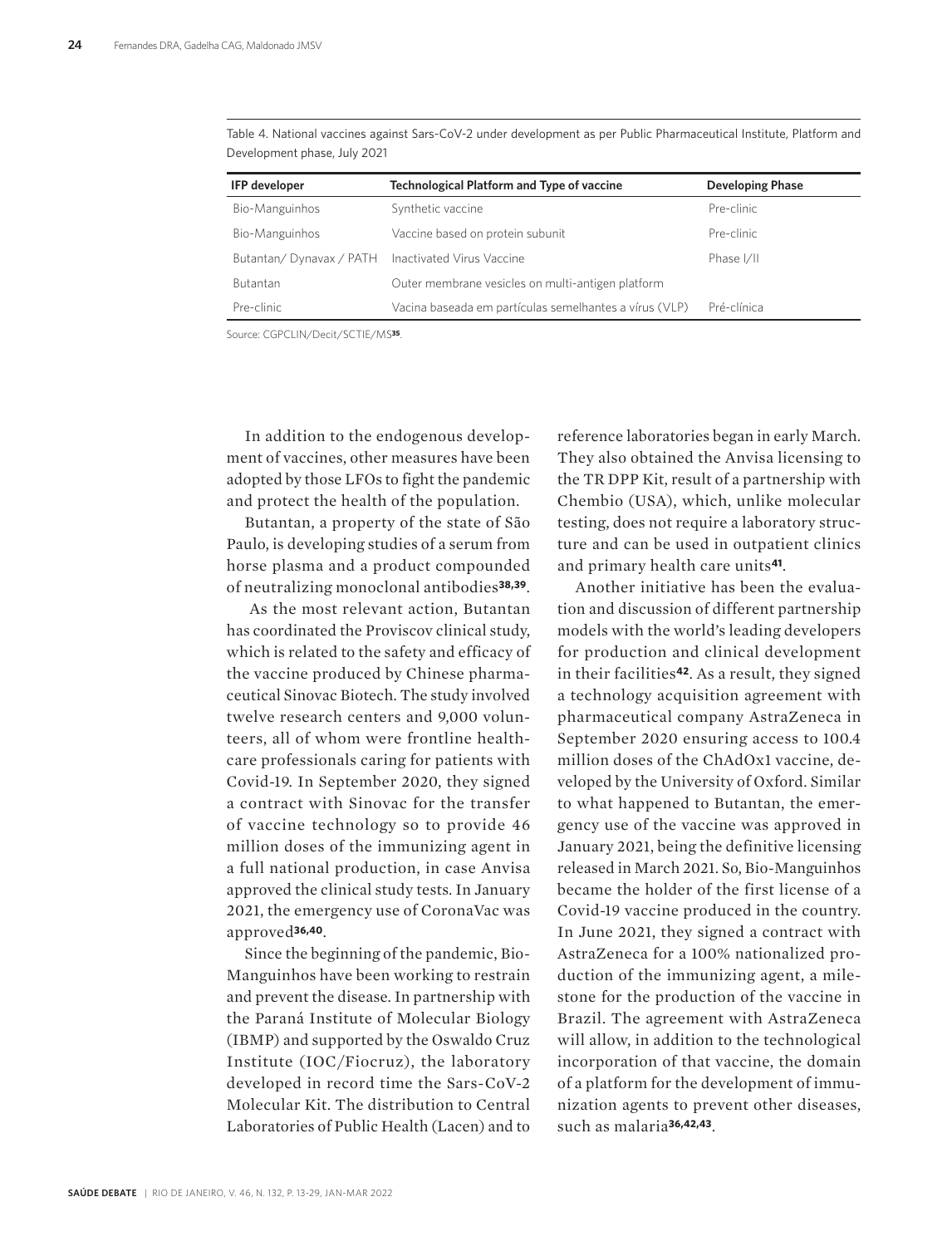#### **FARMANGUINHOS**

As for drugs, the fastest possible strategy for science to help fight Covid-19 is the analysis of drugs already approved for other uses**44**.

Farmanguinhos has supported research development for Covid-19 treatment with the supply of drugs and placebos. Two of their medicines were tested for effectiveness. Regarding studies on the antimalarial chloroquine, they collaborated for the Solidarity clinical trial, provided by the World Health Organization (WHO), coordinated by Fiocruz with the participation of Bio-Manguinhos; and for the CloroCOVID-19 study, developed by Dr. Heitor Vieira Dourado Tropical Medicine Foundation, in Manaus (AM)**45**. As for the antiretroviral drug Atazanavir, they have participated in the study coordinated by the Center for Technological Development in Health (CDTS) by means of the involvement of Fiocruz scientists, D'Or Institute for Research and Education, Iguaçu University**46**, and the entitled Covid-19 Brazil Coalition IX, in partnership with pharmaceutical company Blanver and Hospital of the Hearth (HCor). It should be noted that none of those medicines has shown promise so far. However, the LFO has also been studying the feasibility of researching and developing new drugs while looking for partnerships for other products**47**.

# **Conclusions**

The LFOs, both as for stated initiatives and prospective actions, have proved their competences towards the economic and technological development of Ceis, competences arisen during the fight against the pandemic. Their activities demonstrate the effort to integrate public health and industrial policies, also as at the federal as the state levels. The change in profile moved by the need for competitiveness and strengthening of scientific and productive capacity made many of them migrate from a

purely industrial model to a more strategic one, enhancing the ICT role.

Due to their activities and strategies during the pandemic identified in the study, a broader perspective analysis made possible to recognize the great role those institutes play for maintaining the various MS programs and reducing Ceis' vulnerabilities. Taking this scenario under consideration, it is worth to reinforce the importance of expanding the State's role so to maintain and sustain an environment that favors the health innovation system, essential for the country's economic development and the sustainability of its pharmaceutical industry.

In times of ongoing transformation brought about by the 4th Technological Revolution, an agenda for change is imposed on those institutes. In order to achieve sustainability and long-term development, they must invest ceaselessly in cooperation with public and private institutions, in the qualification of their professionals, and in the incorporation of new management models and technologies. The commitment to the production of essential medicines and health products for SUS, ranging from the most basic to those of greater complexity and added value, as well as the increase in activities associated to innovation, are fundamental measures to strengthen the Ceis public strategic arm and to provide greater support to SUS, given its enormous challenge of ensuring universal access to health.

### **Collaborators**

Fernandes DRA (0000-0002-0969-2707)\* contributed to the conception, planning, data collection, interpretation of results and writing of the manuscript. Gadelha CAG (0000-0002- 9148-8819)\* contributed to the supervision of the study, analysis, interpretation of results and critical review of the manuscript. Maldonado JMSV (0000-0002-0815-1765)\* contributed to the analysis, interpretation of results and critical review of the manuscript.

and Contributor ID).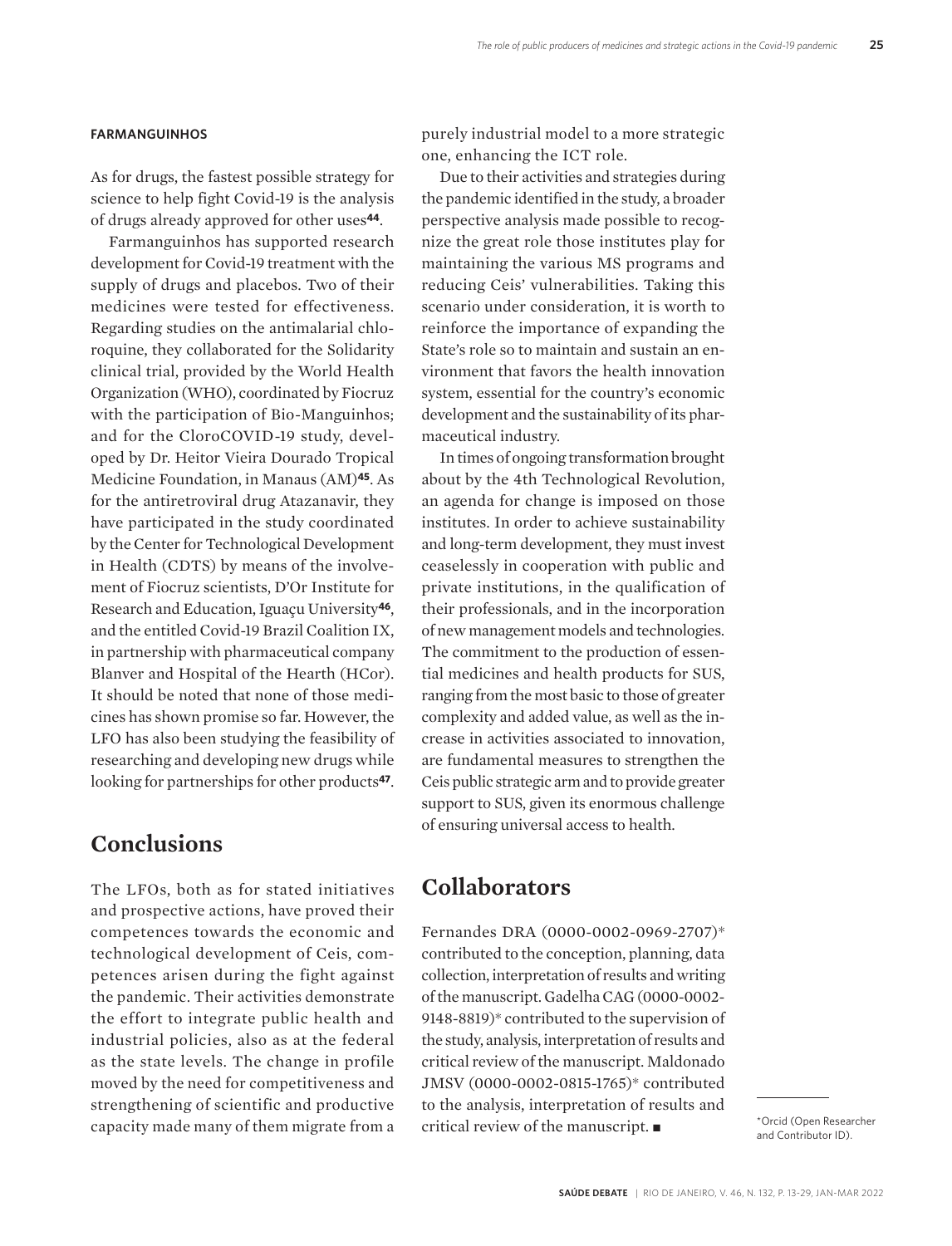### **References**

- 1. Oliveira MA, Bermudez JAZ, Osório-de-Castro CGS. Assistência farmacêutica e acesso a medicamentos. Rio de Janeiro: Editora Fiocruz; 2007. 112 p.
- 2. Gadelha CAG, Costa LS, Maldonado J. O complexo econômico-industrial da saúde e a dimensão social e econômica do desenvolvimento. Rev. Saúde Púb. 2012 [acesso em 2020 dez 20]; 46(supl1):21- 28. Disponível em: https://doi.org/10.1590/S0034- 89102012005000065.
- 3. Giovanella L, Mendoza-Ruiz A, Pilar ACA, et al. Sistema universal de saúde e cobertura universal: desvendando pressupostos e estratégias. Ciênc. Saúde Colet. 2018 [acesso em 2020 dez 20]; 23(6):1763- 1776. Disponível em: https://doi.org/10.1590/1413- 81232018236.05562018.
- 4. Magalhães JL, Antunes MAS, Andrade NB. Laboratórios farmacêuticos oficiais e sua relevância para saúde pública do Brasil. RECIIS, Rev. Eletrônica Comum. 2011 [acesso em 2020 dez 20]; 5(1):85-99. Disponível em: https://doi.org/10.3395/reciis.v5i1.512.
- 5. Bermudez JAZ, Esher A, Osorio-de-Castro CGS, et al. Assistência Farmacêutica nos 30 anos do SUS na perspectiva da integralidade. Ciênc. Saúde Colet. 2018 [acesso em 2020 dez 20]; 23(6):1937-1949. Disponível em: https://dx.doi.org/10.1590/1413- 81232018236.09022018.
- 6. Associação dos Laboratórios Farmacêuticos Oficiais do Brasil. Conselho Federal de Farmácia. Laboratórios farmacêuticos oficiais do Brasil. Brasília, DF: Alfob/CFF; 2019.
- 7. Almeida ÁCS. Análise dos efeitos das parcerias para o desenvolvimento produtivo nos laboratórios farmacêuticos oficiais. [tese]. Rio de Janeiro: Universidade Federal do Rio de Janeiro; 2018. 318 p.
- 8. Fundação Oswaldo Cruz, Instituto de Tecnologia em Fármacos Farmanguinhos. História 1976 a 1989. [acesso em 2020 dez 20]. Disponível em: https://www.far. fiocruz.br/instituto/historia/1976-a-1990/.
- 9. Fundação Oswaldo Cruz, Instituto de Tecnologia em Imunobiológicos. História. Rio de Janeiro: Fiocruz; 2019. [acesso em 2020 dez 20]. Disponível em: https://www.bio.fiocruz.br/index.php/br/home/historia.
- 10. Oliveira EA, Labra ME, Bermudez J. A produção pública de medicamentos no Brasil: uma visão geral. Cad. Saúde Pública. 2006; 22(11):2379-2389.
- 11. Fundação Oswaldo Cruz, Instituto de Tecnologia em Fármacos Farmanguinhos. Relatório de atividades 2009-2013. Rio de Janeiro: Fiocruz; 2014.
- 12. Chaves GC, Oliveira MA. Estratégias governamentais para redução de preços de medicamentos em situação de monopólio: produção local e enfrentamento da barreira patentária. In: Hasenclever L, Paranhos J, Chaves G, et al. Vulnerabilidades do complexo industrial da saúde: reflexos das políticas industrial e tecnológica na produção local e assistência farmacêutica. Rio de Janeiro: E-papers; 2018. p. 181-211.
- 13. Agência Nacional de Vigilância Sanitária. Consultas. 2021. [acesso em 2021 maio 16]. Disponível em: https://consultas.anvisa.gov.br.
- 14. Ferreira Neto PTP, Cunha CR. Produção pública de medicamentos no Brasil no contexto da pandemia da COVID-19. Rev. Gest. Saúde (Brasília). 2020 [acesso em 2020 dez 20]; 11(3):296-309. Disponível em: https://periodicos.unb.br/index.php/rgs/article/view/32291.
- 15. Brasil. Ministério da Saúde, Secretaria de Ciência, Tecnologia, Inovação e Insumos Estratégicos em Saúde. Relação Nacional de Medicamentos Essenciais: Rename 2020. Brasília, DF: Ministério da Saúde; 2020. 217 p. [acesso em 2020 dez 2]. Disponível em: https://bvsms.saude.gov.br/bvs/publicacoes/relacao\_medicamentos\_rename\_2020.pdf.
- 16. Vieira FS, Santos MAB. Texto para discussão. O setor farmacêutico no Brasil sob as lentes da conta-satélite de saúde. Brasília, DF: Rio de Janeiro: Ipea; 2020.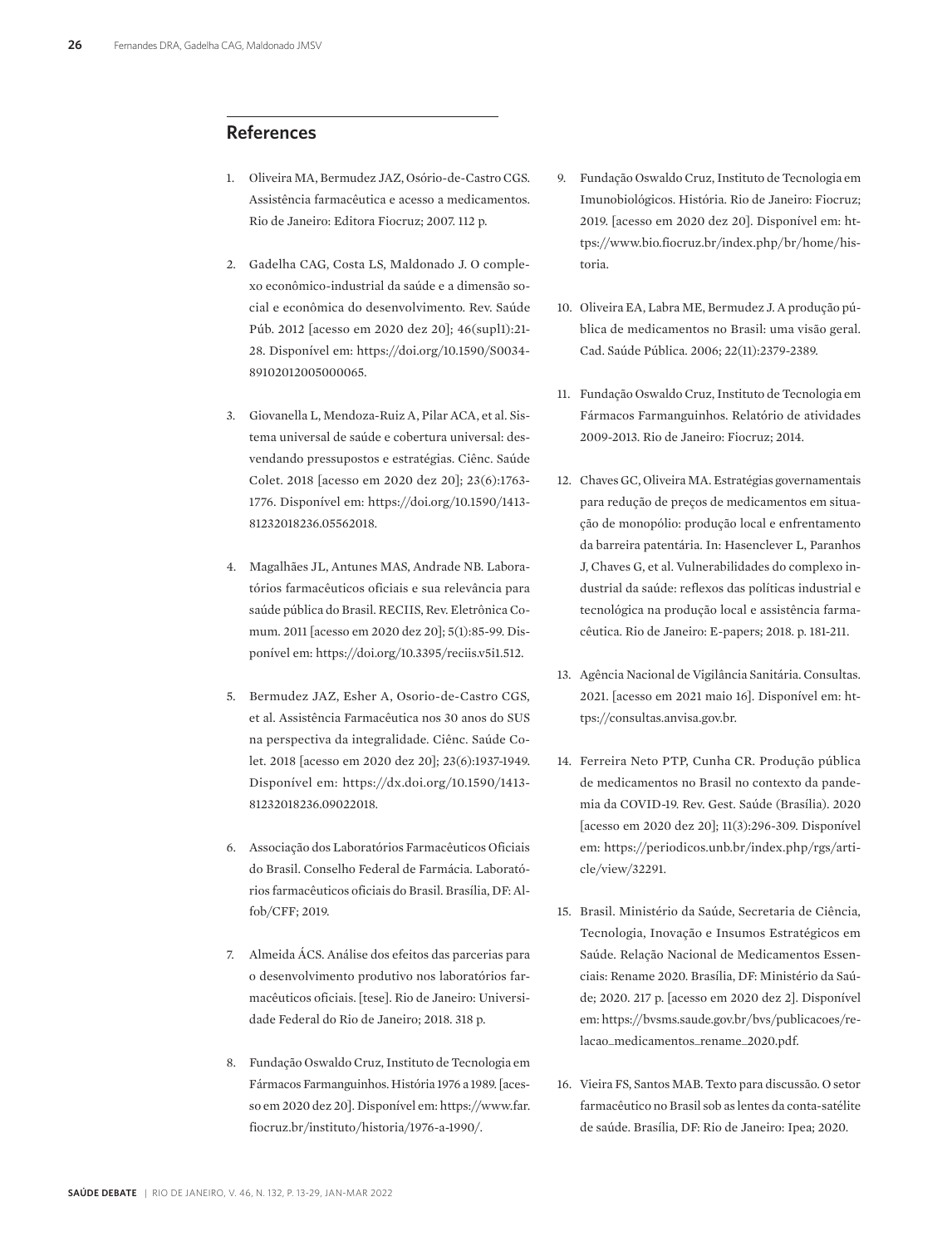- 17. Brasil. Ministério da Saúde. Laboratórios Oficiais. 2018. [acesso em 2020 set 2]. Disponível em: https:// www.saude.gov.br/assistencia-farmaceutica/laboratorios-oficiais.
- 18. Associação dos Laboratórios Farmacêuticos Oficiais do Brasil. Laboratórios associados. 2020. [acesso em 2020 set 2]. Disponível em: http://alfob.org.br/laboratorios-associados/.
- 19. Mendonça J. Importância de laboratórios oficiais para a sustentabilidade de políticas públicas e o desenvolvimento tecnológico no país. Rev. Facto Abifina. 2018; 12(57):28-31.
- 20. Rezende KS. As parcerias para o desenvolvimento produtivo e estímulo à inovação em instituições farmacêuticas públicas e privadas. [dissertação]. Rio de Janeiro: Escola Nacional de Saúde Pública Sergio Arouca, Fundação Oswaldo Cruz; 2013. [acesso em 2017 out 10]. Disponível em: http://bases.bireme. br/cgi-bin/wxislind.exe/iah/online/?IsisScript=iah/ iah.xis&src=google&base=LILACS&lang=p&nextAc tion=lnk&exprSearch=688814&indexSearch=ID.
- 21. Fernandes DRA. Fatores críticos de sucesso em Parceria para o Desenvolvimento Produtivo PDP Estudo de caso em um laboratório farmacêutico público (Farmanguinhos). [dissertação]. Rio de Janeiro: Escola Nacional de Saúde Pública Sergio Arouca, Fundação Oswaldo Cruz; 2019. [acesso em 2020 nov 10]. Disponível em: https://www.arca.fiocruz.br/handle/ icict/34235.
- 22. Akkari ACS, Munhoz IP, Tomioka J, et al. Inovação tecnológica na indústria farmacêutica: diferenças entre a Europa, os EUA e os países farmaemergentes. Gest. Prod. 2016 [acesso em 2020 set 10]; 23(2):365- 380. Disponível em: https://doi.org/10.1590/0104- -530x2150-15.
- 23. Fundação Oswaldo Cruz. Educação Farmanguinhos. Guia para Estudantes. Rio de Janeiro: Fiocruz; 2019. [acesso em 2021 set 10]. Disponível em: https://www. far.fiocruz.br/wp-content/uploads/2019/05/guia-do- -estudante.pdf.
- 24. Bastos VD. Laboratórios farmacêuticos oficiais e doenças negligenciadas: perspectivas de política pública. Revista do BNDES. 2006; 13(25):[269]-298.
- 25. Associação Brasileira das Indústrias de Química Fina, Biotecnologia e suas Especialidades. A Hora da virada para a indústria farmoquímica. Rev. Facto Abifina. 2020 [acesso em 2020 nov 15]; 14(63):22-25. Disponível em: http://www.abifina.org.br/revista\_facto\_ home.php.
- 26. Gadelha CAG, Temporão JG. Desenvolvimento, Inovação e Saúde: a perspectiva teórica e política do Complexo Econômico-Industrial da Saúde. Ciênc. Saúde Colet. 2018 [acesso em 2020 nov 15]; 23(6):1891- 1902. Disponível em: https://doi.org/10.1590/1413- 81232018236.06482018.
- 27. Costa NR, Lago RF, Souza ACA, et al. Complexo Econômico-Industrial da Saúde e a produção local de medicamentos: estudo de caso sobre sustentabilidade organizacional. Saúde debate. 2019; 43(esp7):8-21.
- 28. Brasil. Ministério da Saúde. Parcerias para o Desenvolvimento Produtivo (PDP). Brasília, DF: Ministério da Saúde; 2020. [acesso em 2020 set 23]. Disponível em: https://saude.gov.br/saude-de-a-z/parcerias-para-o-desenvolvimento-produtivo-pdp.
- 29. Matos A. Fiocruz esclarece sobre contratos de PDP. Rio de Janeiro: Fundação Oswaldo Cruz, Instituto de Tecnologia em Fármacos Farmanguinhos; 2019. [acesso em 2020 dez 10]. Disponível em: https://www. far.fiocruz.br/2019/07/fiocruz-esclarece-sobre-contratos-de-parcerias-de-desenvolvimento-produtivo- -pdp/.
- 30. Fundação Oswaldo Cruz. Relatório de atividades 2020. Rio de Janeiro: Fiocruz; 2020.
- 31. Fernandes DRA, Gadelha CAG, Maldonado JMSV. Vulnerabilidades das indústrias nacionais de medicamentos e produtos biotecnológicos no contexto da pandemia de COVID-19. Cad. Saúde Pública. 2021; 37(4):e00254720.

32. Instituto Butantan. O Instituto. São Paulo. [acesso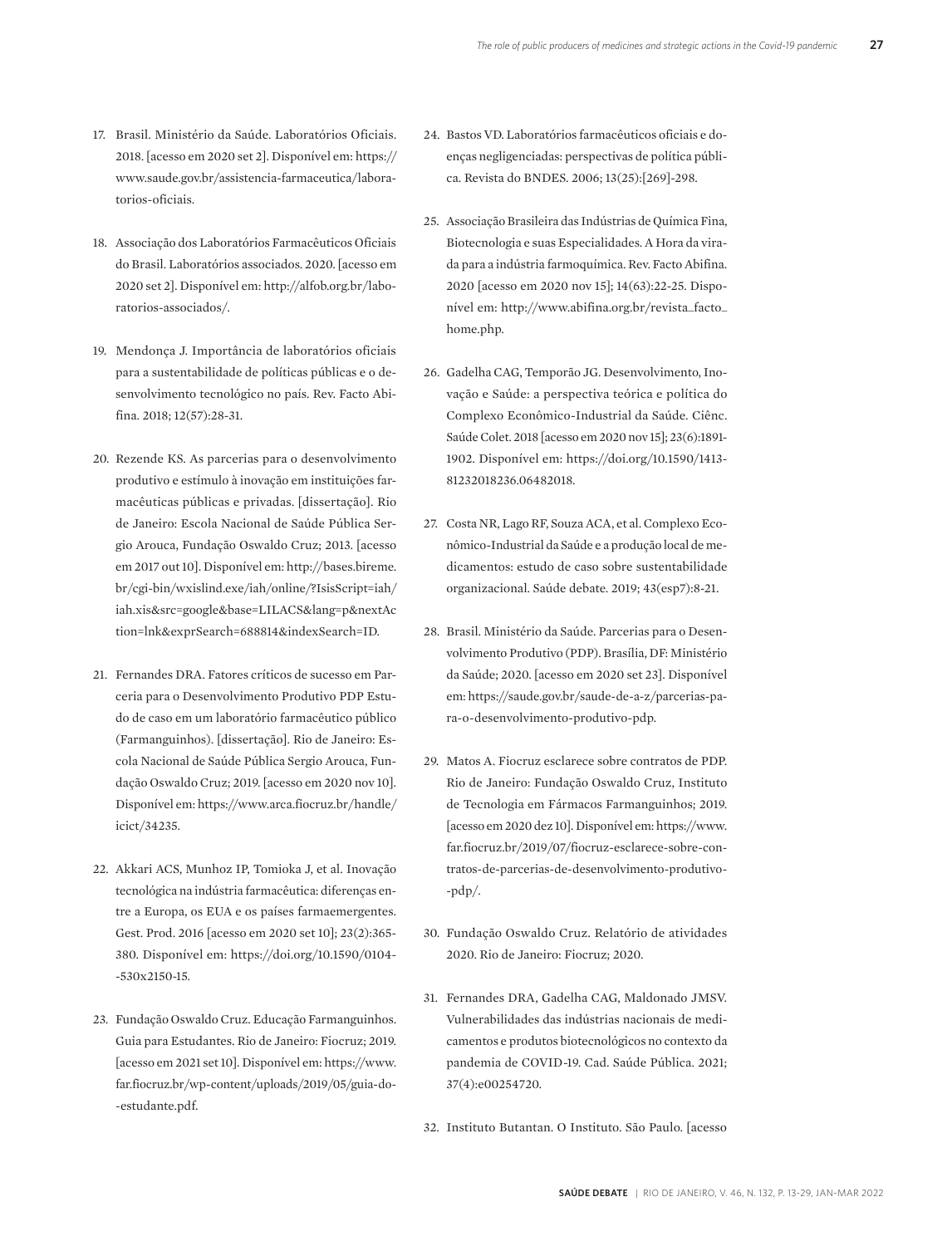em 2020 nov 20]. Disponível em: https://butantan. gov.br/institucional/o-instituto.

- 33. Fundação Oswaldo Cruz, Instituto de Tecnologia em Imunobiológicos. Quem somos. Rio de Janeiro: Fiocruz, Bio-Manguinhos; 2020. [acesso em 2020 nov 20]. Disponível em: https://www.bio.fiocruz. br/index.php/br/home/quem-somos#:~:text=O%20 Complexo%20Tecnol%C3%B3gico%20 de%20Vacinas,Minist%C3%A9rio%20da%20 Sa%C3%BAde%20(MS).
- 34. Oliveira V. Farmanguinhos obtém registro de mais um antirretroviral. Rio de Janeiro: Fiocruz, Farmanguinhos; 2020. [acesso em 2020 nov 20]. Disponível em: https://www.far.fiocruz.br/2020/10/farmanguinhos-obtem-registro-de-mais-um-antirretroviral/.
- 35. Schueler P. Bio-Manguinhos fornece vacinas para Campanha de Multivacinação. Bio-Manguinhos. Rio de Janeiro: Bio-Manguinhos, Fiocruz; 2020. [acesso em 2020 out 19]. Disponível em: https://www.bio. fiocruz.br/index.php/br/noticias/2016-bio-manguinhos-fornece-vacinas-para-campanha-de-multivacinacao.
- 36. Brasil. Ministério da Saúde, Secretaria de Ciência, Tecnologia, Inovação e Insumos Estratégicos em Saúde. Relatório Técnico – Monitoramento de vacinas em desenvolvimento contra SARS-CoV-2. Brasília, DF: Ministério da Saúde; 2020.
- 37. Bohem C. Butantan desenvolve a primeira vacina nacional contra covid-19. Agência Brasil. 2021 mar 16. [acesso em 2021 ago 20]. Disponível em: https:// agenciabrasil.ebc.com.br/saude/noticia/2021-03/butantan-desenvolve-primeira-vacina-nacional-contra- -covid-19.
- 38. Instituto Butantan. Soro contra a Covid-19 produzido pelo Butantan está pronto para ser testado em humanos. São Paulo. 2021. [acesso em 2021 mar 6]. Disponível em: https://butantan.gov.br/noticias/soro-contra-a-covid-19-produzido-pelo-butantan-esta- -pronto-para-ser-testado-em-humanos.
- 39. Instituto Butantan. Fapesp: Butantan vai desenvolver, em laboratório, anticorpos para tratamento. São Paulo: Agência Fapesp; 2020. [acesso em 2020 set 30]. Disponível em: http://www.butantan.gov.br/noticias/fapesp-butantan-vai-desenvolver-em-laboratorio-anticorpos-para-tratamento-da-covid-19.
- 40. Instituto Butantan. Governo de SP assina contrato com Sinovac para o fornecimento de 46 milhões de doses da Coronavac. São Paulo. 2020. [acesso em 2020 out 3]. Disponível em: https://butantan.gov.br/ noticias/governo-de-sp-assina-contrato-com-sinovac-para-o-fornecimento-de-46-milhoes-de-doses- -da-coronavac.
- 41. Instituto de Biologia Molecular do Paraná. Pesquisadores desenvolvem Kit diagnóstico para o novo coronavírus. Paraná: IBMP; 2020. [acesso em 2020 ago 2]. Disponível em: http://www.ibmp.org.br/pt- -br/pesquisadores-do-ibmp-e-da-fiocruz-desenvolvem-kit-diagnostico-para-o-novo-coronavirus/.
- 42. Fundação Oswaldo Cruz. Fiocruz assina contrato de 100 milhões de doses da vacina. Rio de Janeiro: Fiocruz; 2020. [acesso em 30 set 2020]. Disponível em: https://portal.fiocruz.br/noticia/fiocruz-assina-contrato-de-100-milhoes-de-doses-da-vacina.
- 43. Fundação Oswaldo Cruz. Fiocruz recebe primeiro registro da Anvisa para vacina Covid-19 produzida no Brasil. Rio de Janeiro: Fiocruz; 2021. [acesso em 2021 jul 10]. Disponível em: https://portal.fiocruz.br/ noticia/fiocruz-recebe-primeiro-registro-da-anvisa- -para-vacina-covid-19-produzida-no-brasil.
- 44. Fundação Oswaldo Cruz. Fiocruz investiga ação de antirretrovirais contra Covid-19. Rio de Janeiro: Fiocruz; 2020. [acesso em 2020 maio 8]. Disponível em: https://portal.fiocruz.br/noticia/fiocruz-investiga- -acao-de-antirretrovirais-contra-covid-19.
- 45. Brasil. Ministério da Saúde. Ministério da Saúde acompanha 9 estudos para obter novos tratamentos contra coronavírus. Brasília, DF: Agência Saúde; 2020. [acesso em 2020 maio 7]. Disponível em: https:// www.saude.gov.br/noticias/agencia-saude/46669-